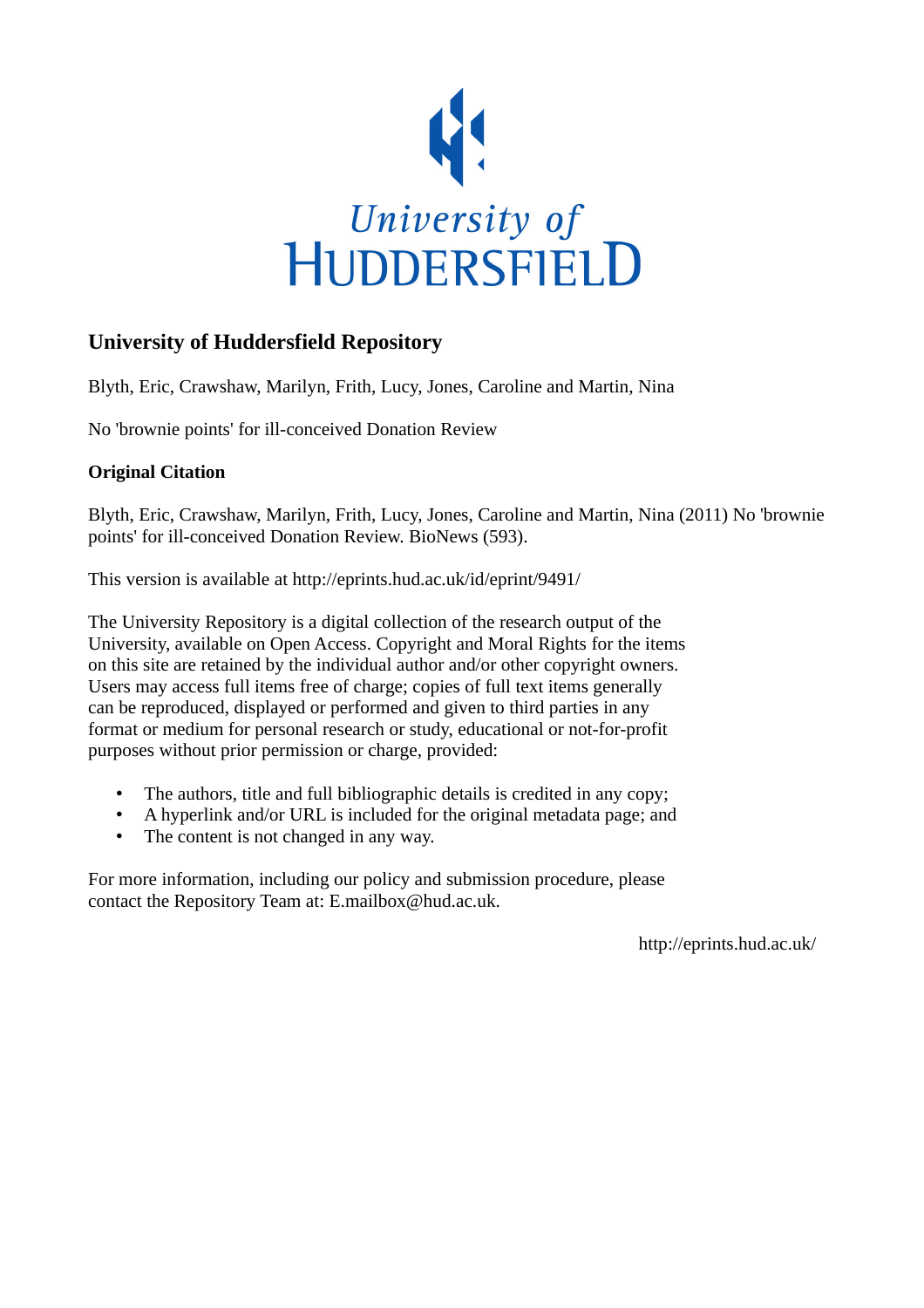

Published by the Progress Educational Trust

# No 'brownie points' for ill-conceived Donation Review

## *31 January 2011*

## *By Professor Eric Blyth, Dr Marilyn Crawshaw, Dr Lucy Frith, Dr Caroline Jones and Dr Nina Martin*

Respectively: Professor of Social Work, University of Huddersfield; Honorary Fellow, Department of Social Policy and Social Work, University of York; Lecturer in Health Care Ethics, Institute of Psychology, Health and Society, University of Liverpool; Senior Lecturer in Law, University of Southampton; Senior Lecturer in Psychology, Faculty of Health and Social Sciences, Leeds Metropolitan University

#### Appeared in BioNews 593

One of the principal functions of the Human Fertilisation and Embryology Authority (HFEA) is to regulate all fertility treatment procedures undertaken in the UK using donated sperm, egg or embryos. To this end, the HFEA may specify arrangements for donor remuneration; limit the number of families with children born using the gametes/embryos provided by the same donor; and provide guidance on donation within families (although currently there is no formal guidance on the latter).

The HFEA does not have responsibility for donor recruitment. Nevertheless, prompted in large part by concerns over shortages of supplies of donated gametes and embryos, in 2004 it undertook a review of sperm, egg and embryo donation, the SEED Review (1). This resulted in the HFEA's current policies regarding donor compensation and limits on the number of families with children born using the gametes/embryos provided by the same donor. Several years later, similar concerns regarding donor shortages have prompted the HFEA's current Donation Review (2).

While the HFEA's motivation in undertaking the review is understandable, we consider that there are significant problems with the public consultation. First, there are a number of technical problems with the presentation: the consultation appears to be unavailable to anyone without access to the internet; and the background information provided by the HFEA, ostensibly to enlighten respondents, is presented over a number of web pages rather than in one coherent document and web page.

What's more, it is only possible to preview all questions - say for collaborative debate and responses - by downloading the 'factsheets' provided at the end of each 'section'. We think these could deter respondents from attempting to read the background information before completing the questionnaire, or to abandon participation altogether.

Second, the consultation is too heavily weighted towards supply shortages and donor recruitment compared to the interests of donor-conceived individuals and the families in which they are raised, and donors and their families. For example, the section headed 'the wider donation context'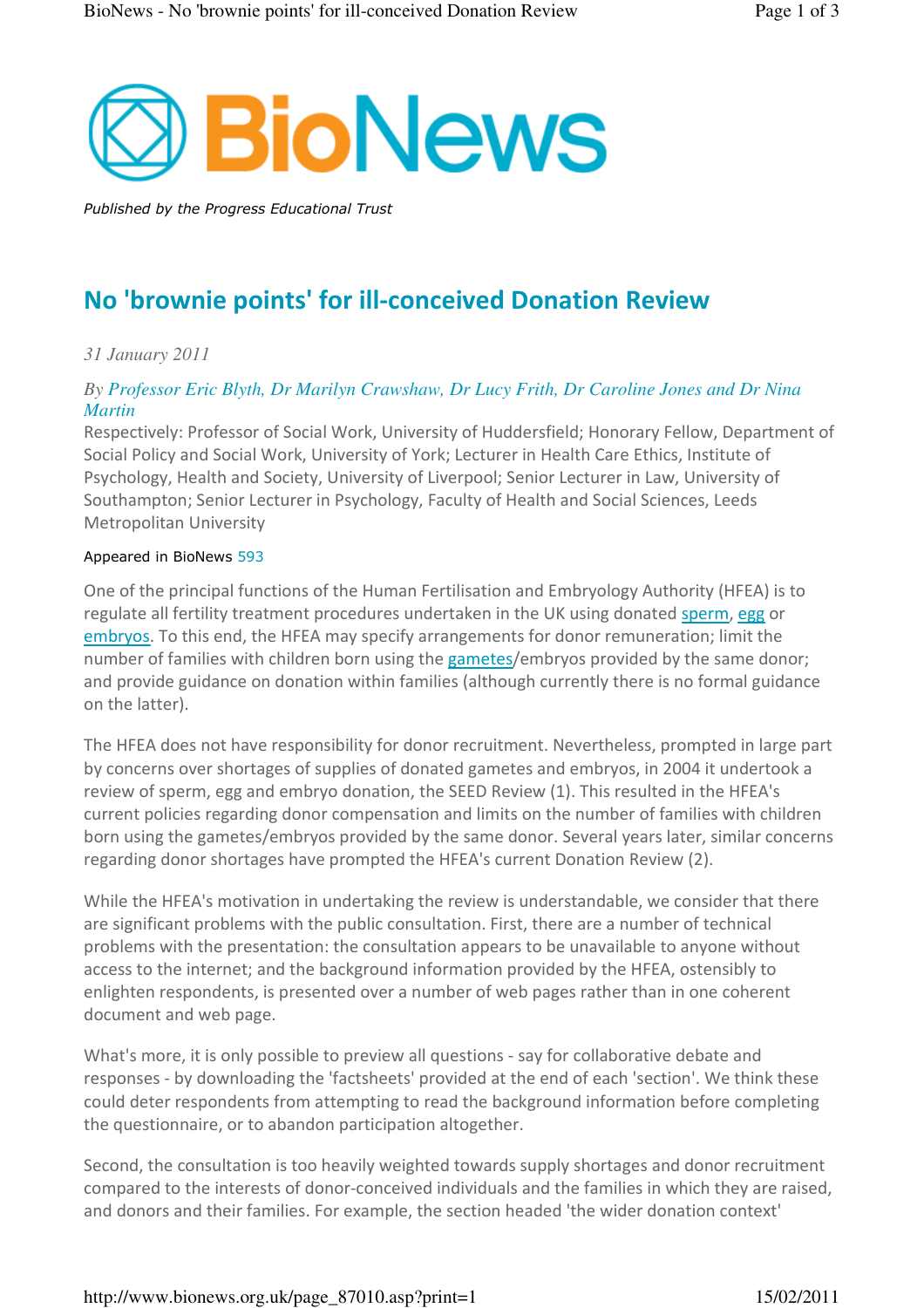contains two subsections dedicated to supply shortages and none at all to 'welfare' issues per se (instead 'welfare' is subsumed under the list of principles relevant to donation). Recognition of the importance of 'an understanding of the personal and social experience of donor conception' would have made the balance of this section look rather different.

In the subsection headed 'shortages of egg and sperm donors', the consultation claims it is 'often argued that the shortage was exacerbated by the removal of anonymity', but fails to acknowledge the contested nature of such statements. Indeed, in the past the HFEA itself has disputed this claim and the consultation refers to an increase in both sperm and egg donors since 2005, suggesting the picture is complex.

One problematic aspect of the consultation is the use of 'respect for family life' as one of the principles meant to guide ethical decision-making identified in the 'changing landscape of donation' section. This definition appears to combine aspects of Articles Eight and 12 of the European Convention on Human Rights/Human Rights Act, and - in doing so - does not make clear there is no positive right to procreate. Further, this definition does not consider the Article Eight rights regarding identity for donor-conceived offspring.

Third, the consultation's use of 'evidence' appears suspect, since it affords equal weight to good quality research-based evidence and what can be at best described as anecdote. The HFEA refers to its own survey carried out among UK fertility clinics and interviews with some sperm and egg donors, but fails to provide any evidence about the robustness of the study and, therefore, its real value to the consultation process.

If anything, reliance on the survey is merely used to enforce bias in the consultation. The only (anecdotal) 'evidence' supports increased compensation/payment (for example, referring to comments by two clinicians) or raising family limits. It fails to refer to the not inconsiderable 'evidence' from, for example, donor-conceived adults who oppose such increases. If the HFEA had placed greater emphasis on the long term well-being of donor-conceived children, adults and their families and donors and their families, rather than on increasing the supply of donated gametes, this would have been a very different document. One has to wonder whose needs are being served.

Fourth, where the consultation explicitly draws on research, its limitations are not made clear. For example, all published research on egg sharing involves small numbers - especially of 'unsuccessful' donors - and none provides long-term evidence. Therefore, it is simply misleading to say '…These concerns [about egg sharing] have not been born [sic] out…'. The casual approach employed by the HFEA is epitomised by the consultation's references to 'happy' donors (as in 'happy' for their donations to create a specific number of children), without any cited source justifying such a claim of assumed donor 'happiness'.

Fifth, the consultation should be framed within the current regulatory framework of nonanonymity and non-commercialisation of gamete provision, as decreed by parliament. However, even though legislative change is not within the remit of the consultation, the very first question invites participants to indicate whether legislation regarding donor payment and donor anonymity should be changed.

Finally, it is unfortunate that the timing of the consultation appears to preclude consideration of the Nuffield Council on Bioethics' review of the ethical issues raised by the provision of human bodily material in medicine and research (3). The Nuffield Council's Report is due to be published in the autumn (2011), and is likely to have important implications for policy-making about donation of